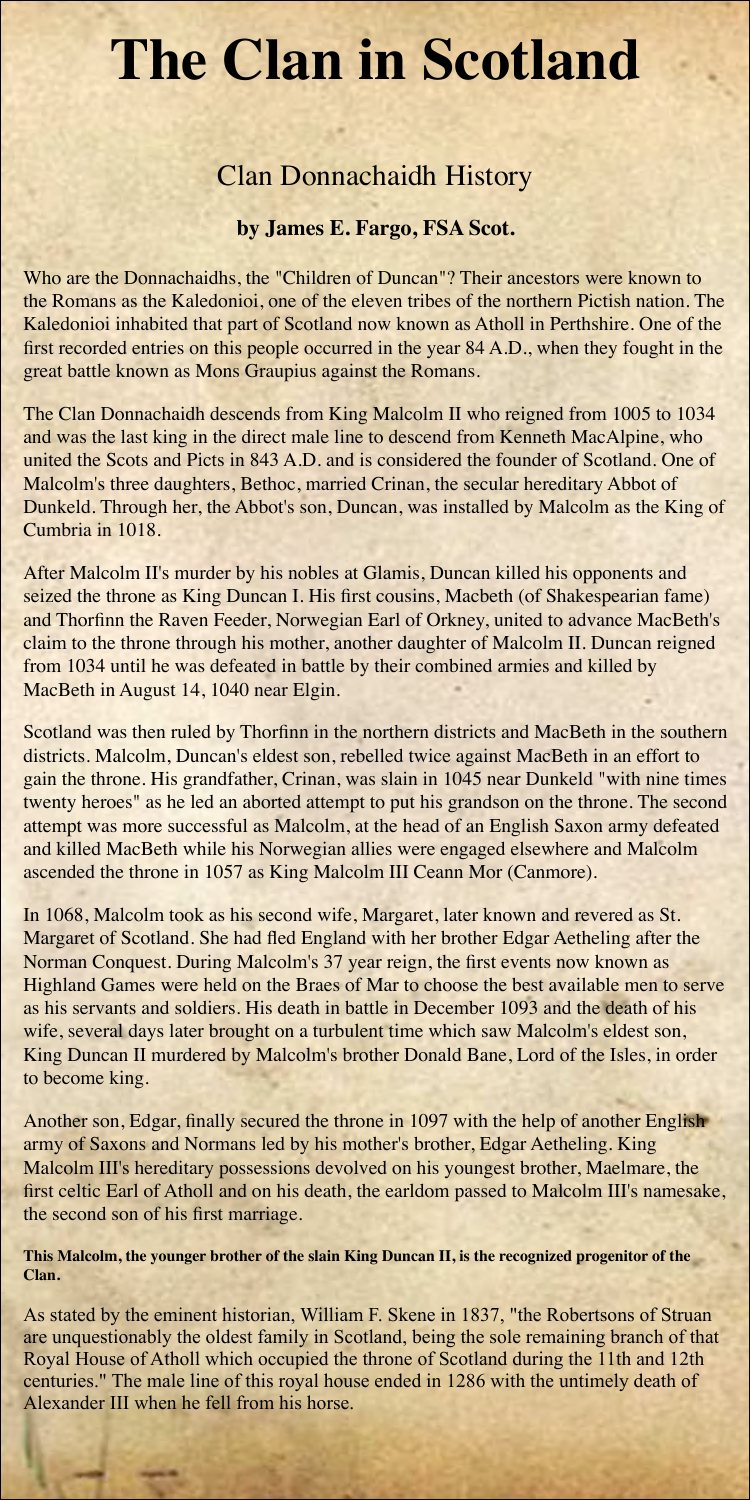On the death of Alexander III's daughter Margaret, the "Maid of Norway", Scotland was plunged into the famous wars of succession to determine who would be the next King of the Scots. The claimants to the throne, the houses of Balliol and Bruce, who in turn became rulers of Scotland, were of Norman origin in the male line, though they descended on the female side from the ancient Atholl dynasty. England, led by King Edward I, supported John Balliol. By 1306, Robert the Bruce had been crowned King of Scots at Scone and the War of Independence from the English continued while at the same time he continued to consolidate his hold on the throne among rival Scots claimants.

The Clan's first recognized Chief was Donnachadh Reamhair, or "Stout Duncan", who led the clan and supported Bruce during the wars of Scottish independence which culminated in Bruce's famous victory at Bannockburn on June 24, 1314 over Edward II's army.

The most precious clan relic, the celebrated rock crystal charm stone of the clan, the "Clach na Brataich" or "ensign stone", was unearthed when the chief's standard pole was pulled from the ground while on the march to Bannockburn. It has been carried by all chiefs since then when leading the clan to battle.

Stout Duncan had four sons. The three younger sons: Patrick, Thomas and Gibbon, were outlawed by King Robert III for their part in leading the daring "Raid of Angus" in 1392 which garnered 3,000 head of fat Angus cattle, laid waste the district of Angus and resulted in the death of the Sheriff of Angus and a host of his followers who had pursued the clan back to Atholl.

The Clan war cry "Garg'n Uair Dhuisgear" is gaelic for "Fierce when Roused". This war cry relates back to the Chief's coat of arms which contain three silver wolf heads on a blood red shield supported by a serpent and a dove. These supporters identify the origin of the clan as being descendants of Saint Columba since in Scots heraldry, the dove or columba signifies descent from this Saint. Crinan's, the Abbot of Dunkeld, descent from Saint Columba is recognized on the counter-seal of Dunkeld Cathedral, which shows Saint Columba enthroned on two wolves. King Alexander III's privy seal also contains the serpent and dove supporters with the proverb "be wise as the serpent and gentle as the dove."

The eldest son, Robert, became the second Chief in 1355 and died sometime after 1392.

Duncan, his eldest son and third Chief, spend some time as a hostage in England for the ransom of King James I and died sometime before 1432. He was known as the Lord of Rannoch, as all the other lands in Rannoch were then in the hands of the Crown.

His eldest son, Robert Ruabh Duncanson, our fourth Chief, was a strong supporter of King James I and was incensed by his murder. He tracked down and captured several of the regicides, Sir Robert Graham and the Master of Atholl hiding in a small glen and turned them over to the Crown. They were drawn and quartered at Sterling Castle. The Robertson crest badge of a right hand holding an imperial crown was awarded by King James II to our fourth Chief, on August 15, 1451 as a reward for capturing the assassins of King James I in 1437.

It is from this Chief that his descendants and many of his clanfolk took the name "Robert's sons" or Robertson. His lands were erected into the free feudal barony of Struan at this time and he was given the Clan motto "Virtutis Gloria Merces" which means "Glory is the Reward of Valour". Prior to this Crown charter, the clan lands were held as vassals of the Earls of Atholl. Struan is one of only two highland chiefs that are addressed and called by the name of their territorial estates. The other is Cluny Macpherson.

The Clan plant badges are the bracken fern and fine leafed heath, which are common in the clan territory on the southern side of Loch Rannoch.

Robert, the tenth chief, was a reckless and improvident leader of his clan. His estates were almost lost to him in 1597 and it was only through the generosity of an Edinburgh merchant and kinsman, John Robertson, that the estates were saved. This loyal Robertson purchased the estates and deeded them back to his chief in 1600.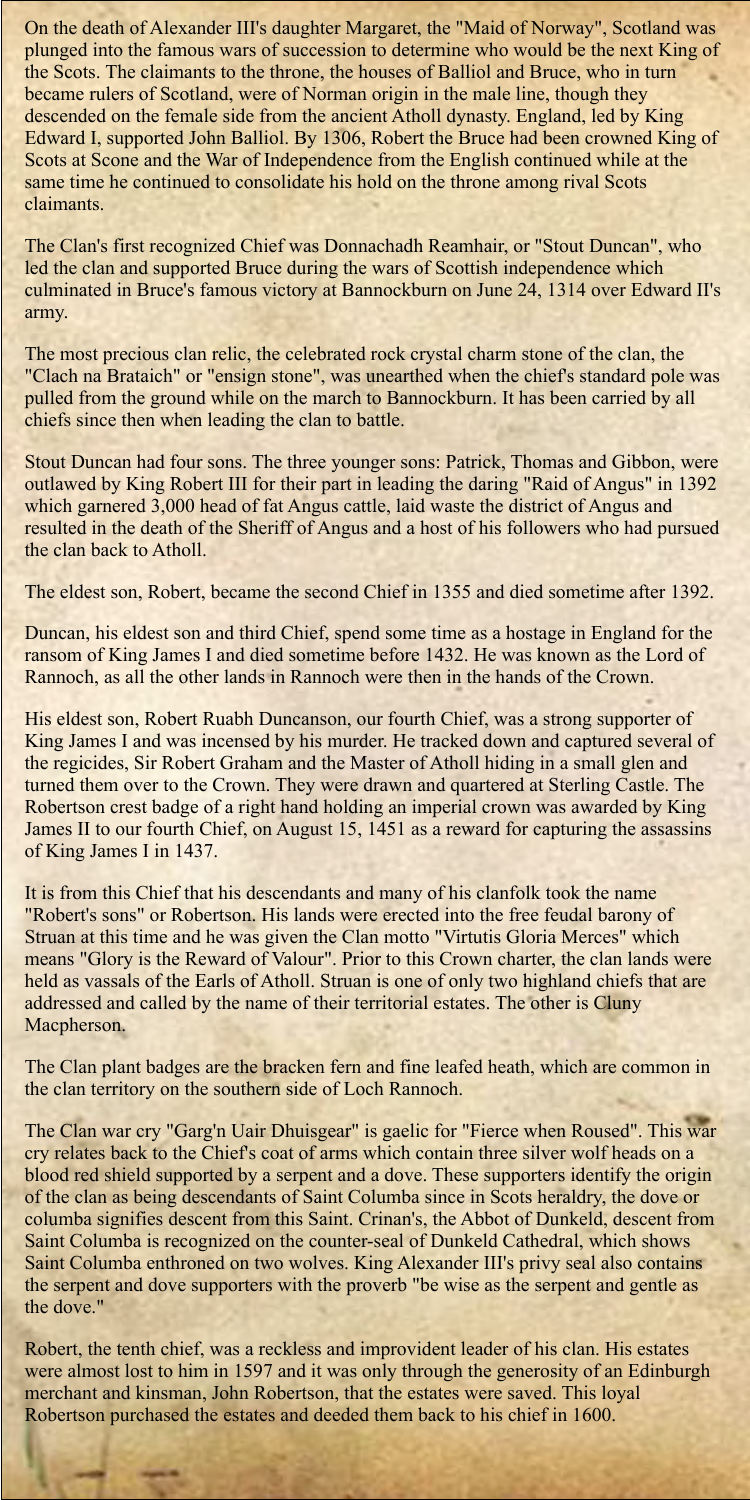Robert had four sons: Alexander who succeeded him as eleventh chief and then Donald, Duncan and James. On Alexander's death in 1636, his son Alexander succeeded him as the twelfth chief.

With the outbreak of the English Civil War in August 1642, the clan rallied to the cause of King Charles I against Cromwell. James Graham, the Marquis of Montrose, began his campaign by walking on foot in highland dress into Atholl and raised the Royal Standard at Blair in 1644. Montrose soon had a strong force of about 800 Athollmen led by his kinsman Patrick "Black Pate" Graham of Inchbrakie, who was also an uncle of our underaged 12th Chief, Alexander. Alexander's own Donnachaidh clansmen were led by another uncle, Donald Robertson, the Tutor of Struan. Throughout Montrose's campaign, the Athollmen played a predominant part and another uncle, Duncan Mor Robertson of Drumachuine, was instrumental in preventing the sack of Perth after its capture by the victorious Royalists after the battle of Tippermuir. This Duncan's descendants eventually became the chiefs of the clan when the direct line failed.

In England, King Charles I surrendered to Cromwell and ordered Montrose to disband his army. After Charles I's execution in 1649, Montrose again attempted a rising, but he was quickly defeated and was executed in 1650.

In practice, the Atholl clans usually acted together and fought as one. In 1653, under the Earl of Glencairn, one more attempt was made to put Charles II on the throne. The Earl of Atholl joined the rising and was quickly supported by the other Atholl clans. That year, an Englishman wrote: *"The considerable Barons of Atholl . . . if any be wronged, they all participate."*

Long supporters of the Stuart Kings, the Clan shared in the triumphs and defeats of the royalist cause. The 13th Chief, Alexander Robertson, "The Poet Chief", had the distinction of being "out" in the risings of 1689, 1715 and 1745. It is said that when Struan met Bonnie Prince Charlie at Perth he knelt before him and stated that "Sir, I devoted my youth to the service of your grandsire and my manhood to that of your father. Now I have come to devote my old age to the cause of your Royal Highness." After the battle of Prestonpans, he was prevailed upon due to his old age, to return home to Rannoch and he made the journey in General Cope's captured carriage. Over the last portion of the trip home, the carriage had to be carried by his clansmen over the rough terrain to his home at Carie on the southern side of Loch Rannoch.

With the introduction of sheep in the late 18th century, the highlands changed forever. *While many clanfolk emigrated to other countries, none from Clan Donnachaidh were subjected to the "highland clearances" which began in 1782 and continued until 1854. Struan accepted the celtic moral obligation to provide relief to his kindred when needed and clan lands were mortgaged and sold off bit by bit to help support his clansmen during these times.* The 18th Chief had to sell his Struan estate in 1854 to pay debts. The last of the Clan lands, some nineteen thousand acres, were sold in 1926, after the 20th Chief's death in 1910, to pay off old debts and estate taxes. It is ironic that this last estate of the chiefs' family, known as the Rannoch Barracks, had been built by General Wade to house his soldiers while building his two roads through Atholl to watch the clans and deter further rebellion after the 1715 rising. It was the last home in the clan territory of the Chief of the Clan it was meant to overawe.

Sharing in the misfortunes of that Royal House, Clan Donnachaidh lost much of its lands to other clans. As a result, many of the clan ,although remaining loyal to Struan in any dispute, were part of the Duke of Atholl's armed following. A report by Duncan Forbes of Culloden in 1745, stated that ". . . on his own estate he (Struan) can raise about 200 men; there are 500 more Robertsons in Atholl who never follow their said Chief, being a part of the followers of the Duke of Atholl . . ." In the '45, the Robertsons were led by Donald Robertson of Woodsheal and were part of the Atholl Brigade under Lord George Murray. This relationship continues to this day with many Donnachaidh clansmen being members of the Duke of Atholl's private army, the Atholl Highlanders, the last remaining private army in Great Britain.

It was during this last rebellion (the '45) that the English courts declared the bagpipes to be instruments of war. James Reid, a piper in the Atholl Brigade, had been captured while leading his clan on the advance to Derby. At his subsequent trial, it was pleaded in his defense that he had not carried arms. The Court observed that the highland clans never marched to war without a piper and so he was executed at York as a rebel.